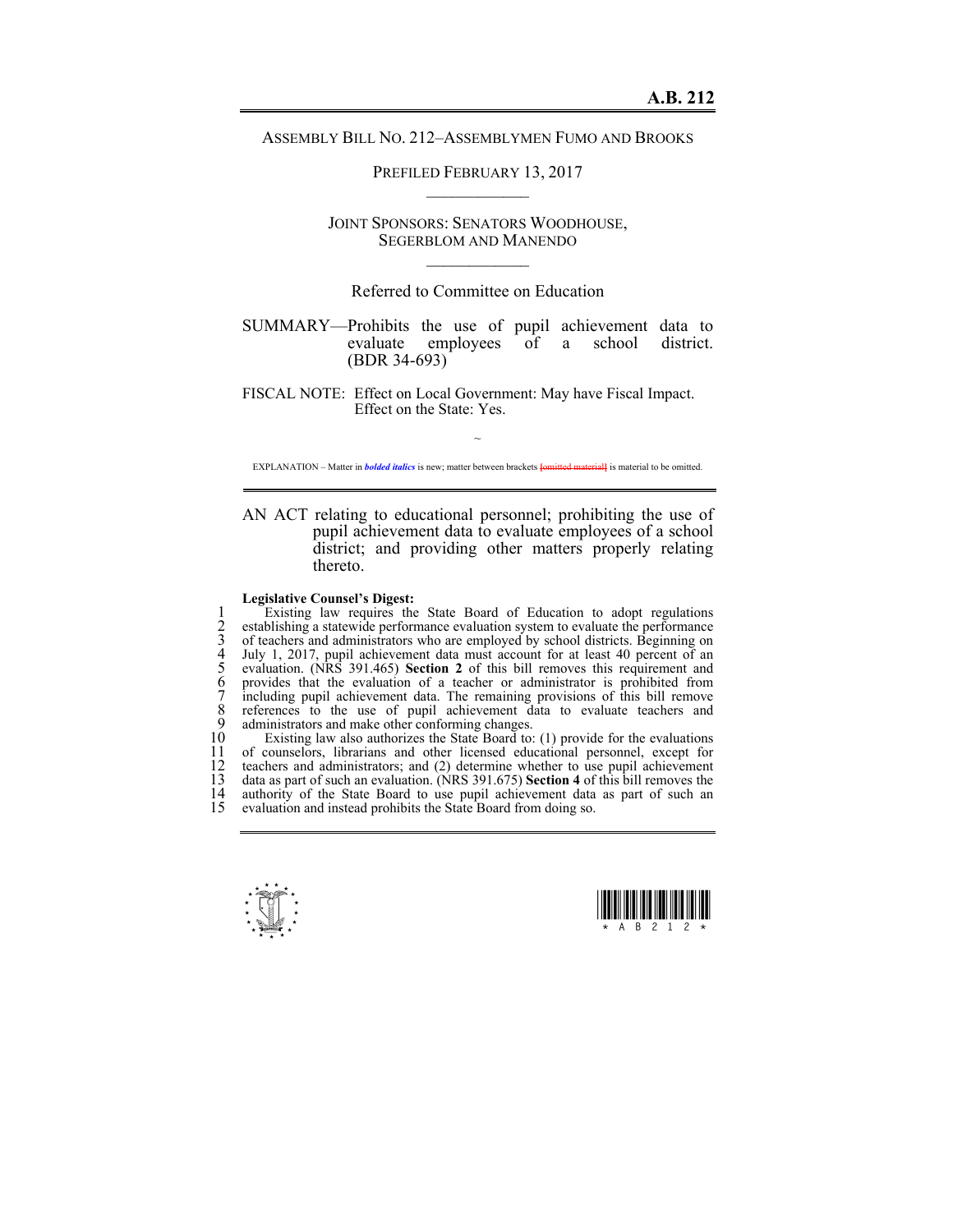## THE PEOPLE OF THE STATE OF NEVADA, REPRESENTED IN SENATE AND ASSEMBLY, DO ENACT AS FOLLOWS:

1 **Section 1.** NRS 391.460 is hereby amended to read as follows:<br>2 391.460 1 The Council shall: 2 391.460 1. The Council shall:<br>3 (a) Make recommendations to t

3 (a) Make recommendations to the State Board concerning the 4 adoption of regulations for establishing a statewide performance 5 evaluation system to ensure that teachers, administrators who 6 provide primarily administrative services at the school level and 7 administrators at the district level who provide direct supervision of 8 the principal of a school, and who do not provide primarily direct 9 instructional services to pupils, regardless of whether licensed as a 10 teacher or administrator, including, without limitation, a principal 11 and vice principal are:

12 (1) Evaluated using multiple, fair, timely, rigorous and valid 13 methods, which includes evaluations **[**based upon pupil achievement 14 data<sup>1</sup> as required by NRS 391.465;

15 (2) Afforded a meaningful opportunity to improve their 16 effectiveness through professional development that is linked to 17 their evaluations; and

18 (3) Provided with the means to share effective educational 19 methods with other teachers and administrators throughout this 20 State.<br>21 (b)

21 (b) Develop and recommend to the State Board a plan, including 22 duties and associated costs, for the development and implementation 23 of the performance evaluation system by the Department and school 24 districts.

25 (c) Consider the role of professional standards for teachers and 26 administrators to which paragraph (a) applies and, as it determines<br>27 appropriate develop a plan for recommending the adoption of such appropriate, develop a plan for recommending the adoption of such 28 standards by the State Board.

29 (d) Develop and recommend to the State Board a process for 30 peer evaluations of teachers by qualified educational personnel 31 which is designed to provide assistance to teachers in meeting the 32 standards of effective teaching, and includes, without limitation, conducting observations, participating in conferences before and conducting observations, participating in conferences before and 34 after observations of the teacher and providing information and 35 resources to the teacher about strategies for effective teaching.

36 2. The performance evaluation system recommended by the 37 Council must ensure that:

38 (a) Data derived from the evaluations is used to create 39 professional development programs that enhance the effectiveness 40 of teachers and administrators; and



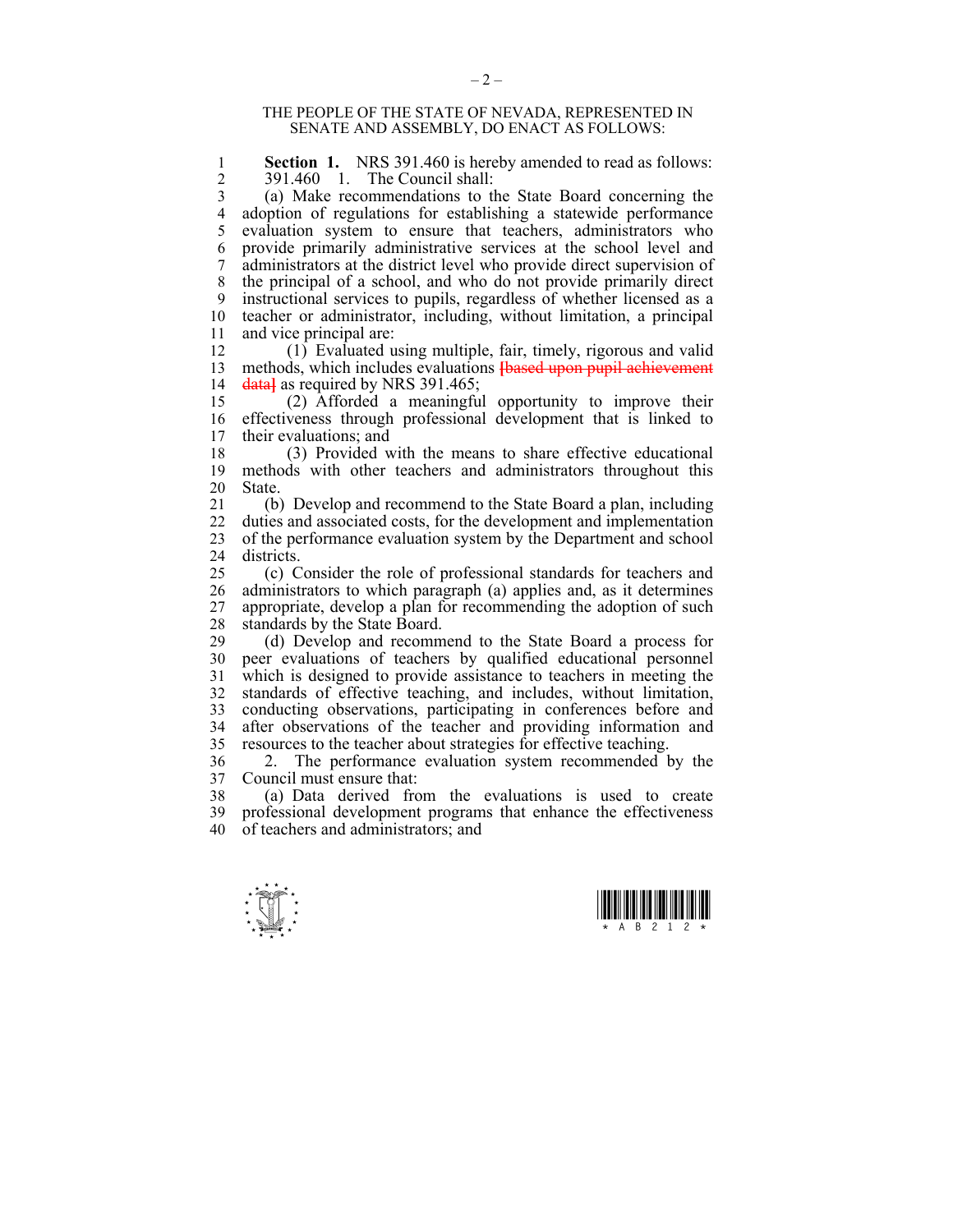1 (b) A timeline is included for monitoring the performance 2 evaluation system at least annually for quality, reliability, validity, 3 fairness, consistency and objectivity.

4 3. The Council may establish such working groups, task forces<br>5 and similar entities from within or outside its membership as and similar entities from within or outside its membership as 6 necessary to address specific issues or otherwise to assist in its 7 work.

8 4. The State Board shall consider the recommendations made 9 by the Council pursuant to this section and shall adopt regulations 10 establishing a statewide performance evaluation system as required 11 by NRS 391.465.

12 **Sec. 2.** NRS 391.465 is hereby amended to read as follows:

13 391.465 1. The State Board shall, based upon the 14 recommendations of the Teachers and Leaders Council of Nevada 15 submitted pursuant to NRS 391.460, adopt regulations establishing a 16 statewide performance evaluation system which incorporates 17 multiple measures of an employee's performance. Except as 18 otherwise provided in subsection  $\frac{4}{3}$ , the State Board shall 19 prescribe the tools to be used by a school district for obtaining such 20 measures.

21 2. The statewide performance evaluation system must:

22 (a) Require that an employee's overall performance is 23 determined to be:

- 24 (1) Highly effective;
- 25 (2) Effective;

26 (3) Minimally effective; or

27 (4) Ineffective.

28 (b) Include the criteria for making each designation identified in 29 paragraph (a).

30 (c) **[**Except as otherwise provided in subsections 2 and 3 of NRS 31 391.695 and subsections 2 and 3 of NRS 391.715, require that pupil

32 achievement data account for at least 40 percent of the evaluation.

33 (d) Except as otherwise provided in subsection 3, prescribe the 34 pupil achievement data that must be used as part of the evaluation 35 system pursuant to paragraph (e) which must require that:

36 - (1) Pupil achievement data derived from statewide 37 examinations and assessments must account for at least 20 percent 38 of the evaluation of a teacher or administrator, as applicable; and

39 (2) Pupil achievement data derived from assessments 40 approved by the board of trustees of a school district that employs 41 the teacher or administrator, as applicable, must account for at least 42 20 percent of the evaluation.

 $\overrightarrow{43}$   $\overrightarrow{+e}$ **}** Include an evaluation of whether the teacher, or 44 administrator who provides primarily administrative services at the 45 school level or administrator at the district level who provides direct



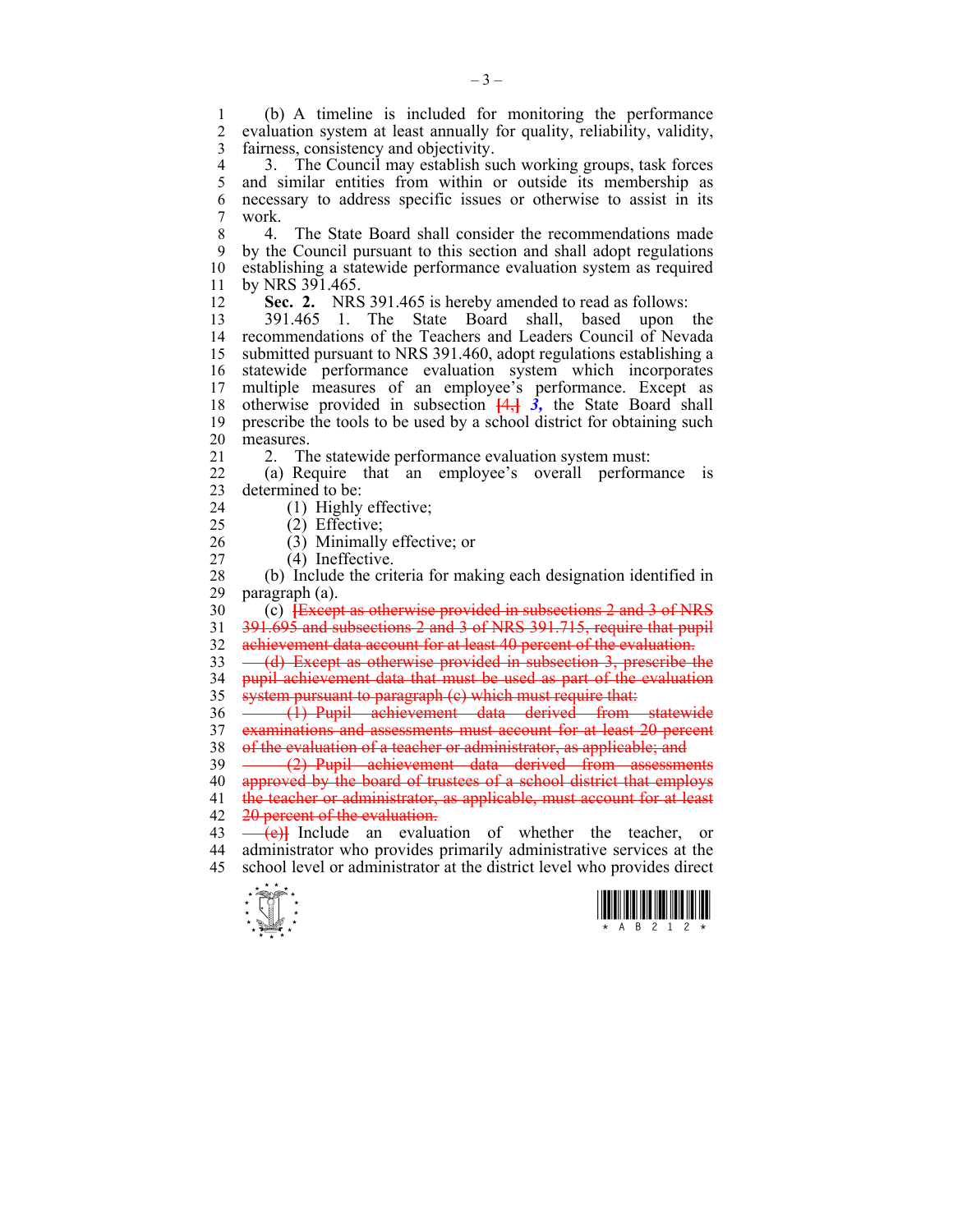1 supervision of the principal of a school, and who does not provide<br>2 primarily direct instructional services to pupils regardless of 2 primarily direct instructional services to pupils, regardless of 3 whether the probationary administrator is licensed as a teacher or 4 administrator, including, without limitation, a principal and vice<br>5 principal employs practices and strategies to involve and engage the 5 principal, employs practices and strategies to involve and engage the 6 parents and families of pupils.

7 **[**(f)**]** *(d)* Include a process for peer evaluations of teachers by 8 qualified educational personnel which is designed to provide 9 assistance to teachers in meeting the standards of effective teaching, 10 and includes, without limitation, conducting observations, 11 participating in conferences before and after observations of the 12 teacher and providing information and resources to the teacher about 13 strategies for effective teaching. The regulations must include the 14 criteria for school districts to determine which educational personnel 15 are qualified to conduct peer reviews pursuant to the process.

16 *(e) Not include the use of pupil achievement data as part of the evaluation of an employee.* 

18 3. **[**The State Board shall, by regulation, designate the 19 assessments that may be used by a school district to determine pupil 20 achievement pursuant to subparagraph (2) of paragraph (d) of 21 subsection 2. The board of trustees of a school district may select 22 one or more of the assessments designated by the State Board to 23 determine pupil achievement, or the board of trustees may apply to 24 the Superintendent of Public Instruction for approval to use a 25 different assessment to determine pupil achievement.

26 - 4. A school district may apply to the State Board to use a 27 performance evaluation system and tools that are different than the 28 evaluation system and tools prescribed pursuant to subsection 1. The 29 application must be in the form prescribed by the State Board and 30 must include, without limitation, a description of the evaluation 31 system and tools proposed to be used by the school district. The 32 State Board may approve the use of the proposed evaluation system 33 and tools if it determines that the proposed evaluation system and 34 tools **[**apply**]** *:* 

35 *(a) Apply* standards and indicators that are equivalent to those 36 prescribed by the State Board **[**.**]** *; and* 

37 *(b) Do not include the use of pupil achievement data as part of*  38 *the evaluation of an employee.* 

39 **Sec. 3.** NRS 391.470 is hereby amended to read as follows:

40 391.470 On or before August 1 of each year, the board of 41 trustees of each school district shall submit a report to the State 42 Board and the Teachers and Leaders Council of Nevada created by 43 NRS 391.455 concerning the implementation and effectiveness of 44 the process for peer evaluations of teachers set forth in the 45 regulations adopted by the State Board pursuant to paragraph **[**(f)**]**



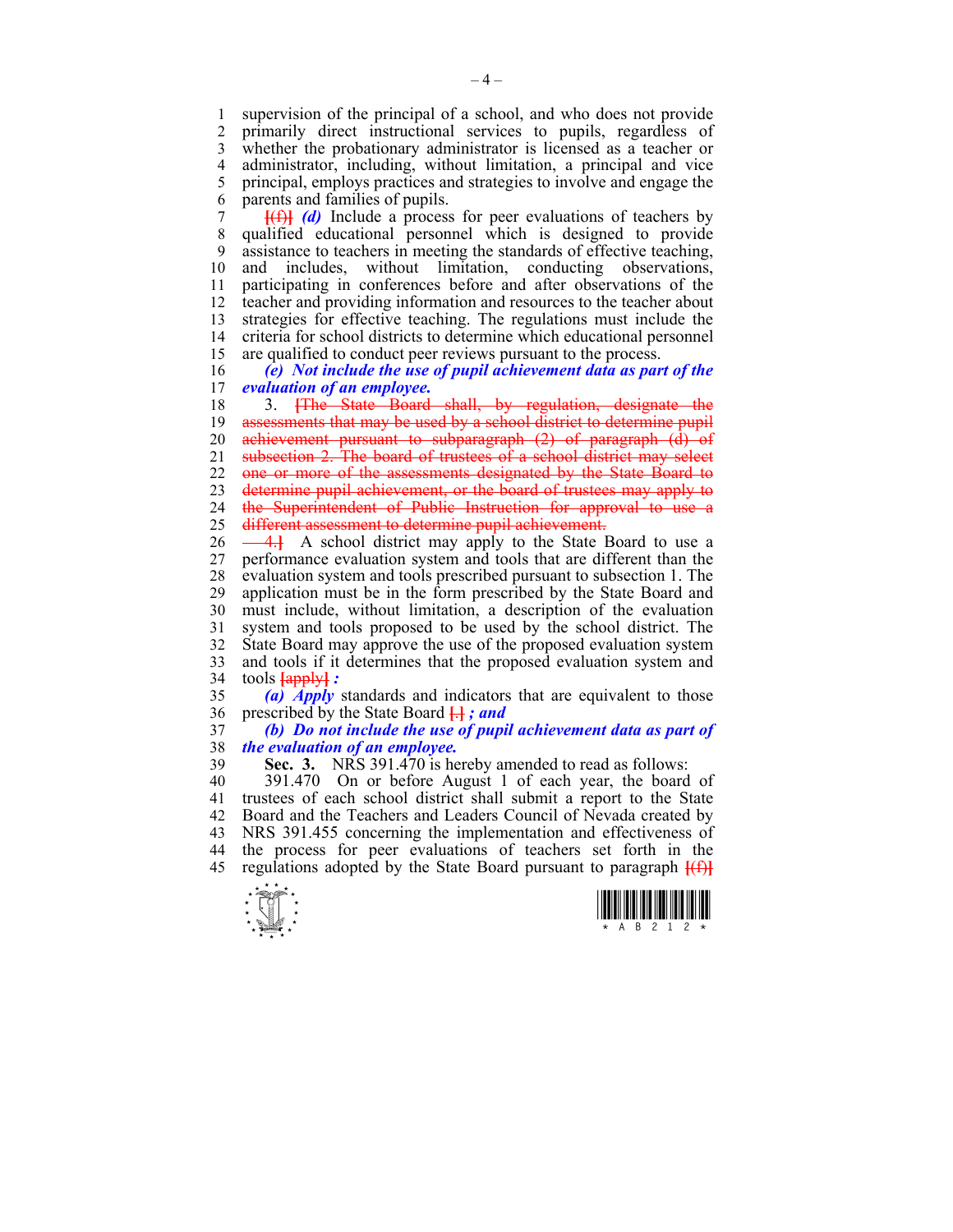1 *(d)* of subsection 2 of NRS 391.465, including, without limitation, any recommendations for revisions to the process of peer 3 evaluations.

**Sec. 4.** NRS 391.675 is hereby amended to read as follows:<br>5 391.675 The State Board may provide for evaluations

5 391.675 The State Board may provide for evaluations of 6 counselors, librarians and other licensed educational personnel, 7 except for teachers and administrators, and determine the manner in 8 which to measure the performance of such personnel *.* **[**, including, 9 without limitation, whether to use pupil**]** *Pupil* achievement data 10 *must not be used* as part of the evaluation.

11 **Sec. 5.** NRS 391.695 is hereby amended to read as follows:

12 391.695 1. The evaluation of a probationary teacher or a 13 postprobationary teacher pursuant to NRS 391.685 or 391.690 must 14 comply with the regulations of the State Board adopted pursuant to 15 NRS 391.465, which must include, without limitation:

16 (a) An evaluation of the instructional practice of the teacher in 17 the classroom the classroom:

18 (b) An evaluation of the professional responsibilities of the 19 teacher to support learning and promote the effectiveness of the 20 school community;

21 (c) **[**Except as otherwise provided in subsection 2 or 3, an 22 evaluation of the performance of pupils enrolled in the school;

 $23 \left( \frac{d}{d} \right)$  An evaluation of whether the teacher employs practices and 24 strategies to involve and engage the parents and families of pupils in 25 the classroom;

26 **[**(e)**]** *(d)* Recommendations for improvements in the 27 performance of the teacher;

 $28$  **[(f)]** *(e)* A description of the action that will be taken to assist 29 the teacher in the areas of instructional practice **[**,**]** *and* professional 30 responsibilities *;* **[**and the performance of pupils;**]** and

 $\frac{f(g)}{g}$  *(f)* A statement by the administrator who evaluated the 32 teacher indicating the amount of time that the administrator 33 personally observed the performance of the teacher in the 34 classroom.

35 2. **[**The evaluation of a probationary teacher in his or her initial 36 year of employment as a probationary teacher must not include an 37 evaluation of the performance of pupils enrolled in the school. This 38 subsection does not apply to a postprobationary employee who is 39 deemed to be a probationary employee pursuant to NRS 391.730.

40 <del>3. The evaluation of a teacher at a school designated as a</del> 41 turnaround school pursuant to NRS 388G.400 must not include an 42 evaluation of the performance of pupils enrolled in the school for 43 the first and second years after the school has been designated as a 44 turnaround school.



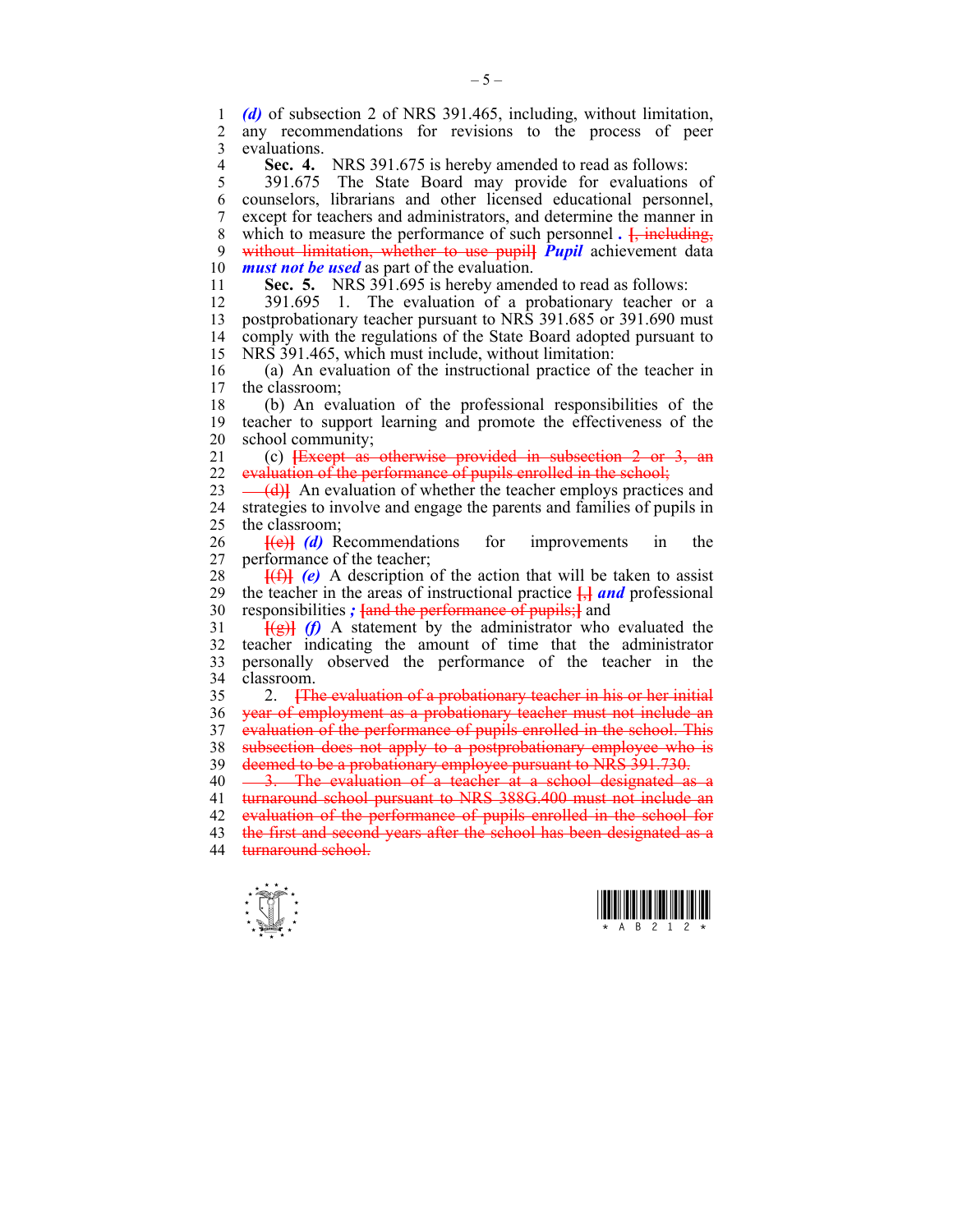1 -4.**}** The teacher must receive a copy of each evaluation not later 2 than 15 days after the evaluation. A copy of the evaluation and the 3 teacher's response must be permanently attached to the teacher's 4 personnel file. Upon the request of a teacher, a reasonable effort 5 must be made to assist the teacher to improve his or her 6 performance based upon the recommendations reported in the 7 evaluation of the teacher.

8 **Sec. 6.** NRS 391.715 is hereby amended to read as follows:

9 391.715 **[**1.**]** The evaluation of an administrator pursuant to 10 NRS 391.705 or 391.710 must comply with the regulations of the 11 State Board adopted pursuant to NRS 391.465, which must include, 12 without limitation:

13 **[**(a)**]** *1.* An evaluation of the instructional leadership practices 14 of the administrator at the school;

15 **[**(b)**]** *2.* An evaluation of the professional responsibilities of 16 the administrator to support learning and promote the effectiveness 17 of the school community: of the school community:

18 **[**(c) Except as otherwise provided in subsection 2 or 3, an 19 evaluation of the performance of pupils enrolled in the school;

20 <del>(d)</del>**1** 3. An evaluation of whether the administrator employs 21 practices and strategies to involve and engage the parents and 22 families of pupils enrolled in the school;

23 **[**(e)**]** *4.* Recommendations for improvements in the 24 performance of the administrator; and

25 **[**(f)**]** *5.* A description of the action that will be taken to assist 26 the administrator in the areas of instructional leadership practice **[**,**]** 27 *and* professional responsibilities *.* **[**and the performance of pupils.

28 - 2. The evaluation of a probationary administrator in his or her 29 initial year of probationary employment must not include an 30 evaluation of the performance of pupils enrolled in the school. This

31 subsection does not apply to a postprobationary employee who is

32 deemed to be a probationary employee pursuant to NRS 391.730.

33 <del>3. The evaluation of an administrator at a school designated as</del> 34 a turnaround school pursuant to NRS 388G.400 must not include an 35 evaluation of the performance of pupils enrolled in the school for 36 the first and second years after the school has been designated as a 37 turnaround school.**]**

38 **Sec. 7.** NRS 392.765 is hereby amended to read as follows:

39 392.765 1. If a pupil will be retained in grade 3 pursuant to 40 NRS 392.760, the principal of the school must:

41 (a) Provide written notice to the parent or legal guardian of the 42 pupil that the pupil will be retained in grade 3. The written notice 43 must include, without limitation, a description of the intensive 44 instructional services in the subject area of reading that the pupil



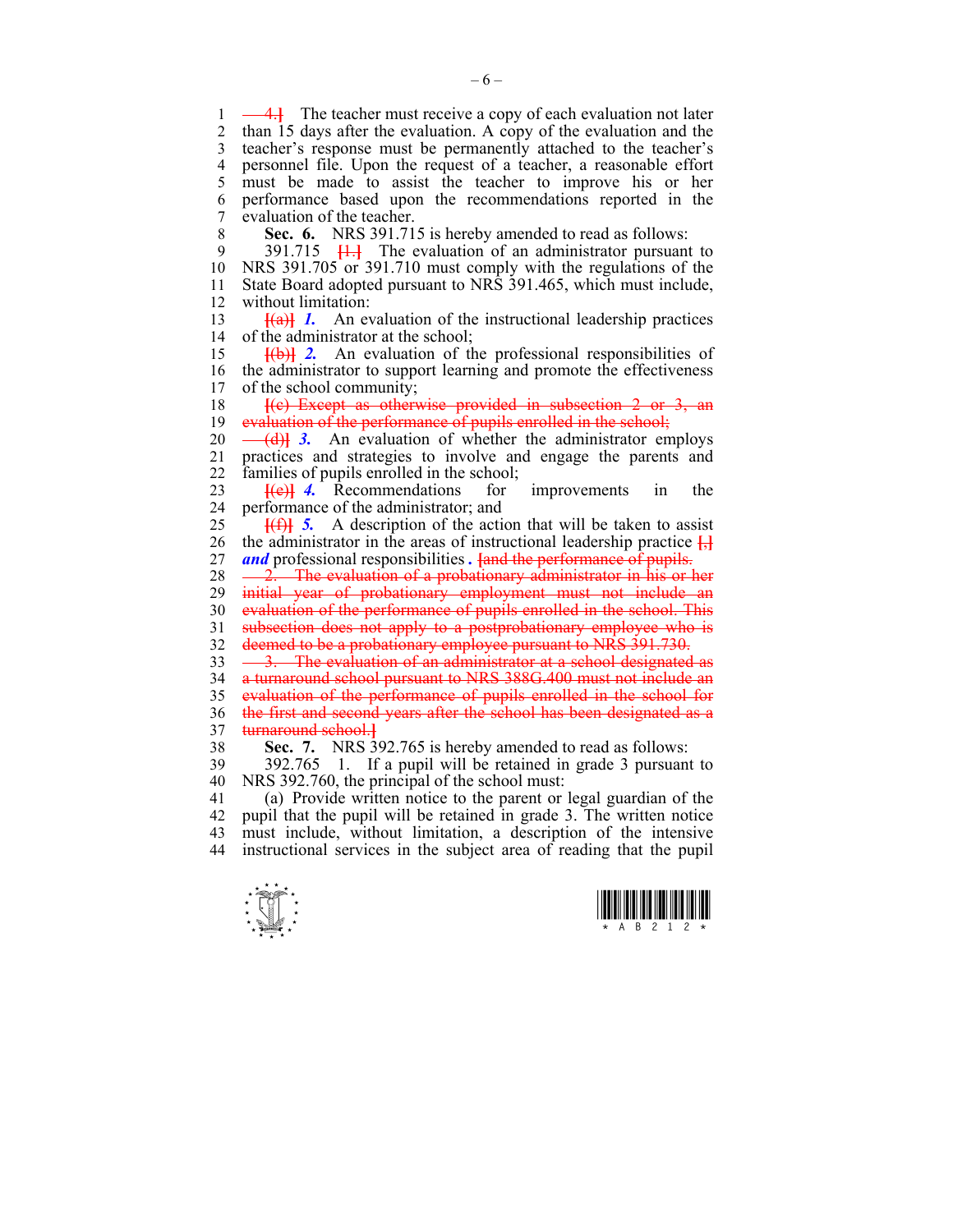$\frac{1}{\sqrt{2}}$ 1 will receive to improve the proficiency of the pupil in that subject<br>2 area area. 3 (b) Develop a plan to monitor the progress of the pupil in the 4 subject area of reading.<br>5 (c) Require the tead  $(c)$  Require the teacher of the pupil to develop a portfolio of the 6 pupil's work in the subject area of reading, which must be updated 7 as necessary to reflect progress made by the pupil. 8 (d) Ensure that the pupil receives intensive instructional services 9 in the subject area of reading that are designed to improve the 10 pupil's proficiency in the subject area of reading, including, without 11 limitation: 12 (1) Programs and services included in the plan to improve 13 the literacy of pupils enrolled in kindergarten and grades 1, 2 and 3 14 approved by the Department pursuant to NRS 388.157; 15 (2) Instruction for at least 90 minutes each school day based 16 upon scientifically based reading instruction research; and<br>17 (3) Intensive instructional services prescribed by the 17 (3) Intensive instructional services prescribed by the board of 18 trustees of the school district pursuant to subsection 2, as determined 19 appropriate for the pupil. 20 <sup>2</sup>2. The board of trustees of each school district or the governing 21 body of a charter school, as applicable, shall: 22 (a) Review and evaluate the plans for monitoring the progress of 23 pupils developed pursuant to subsection 1. 24 (b) Prescribe the intensive instructional services in the subject 25 area of reading which the principal of a school must implement as 26 determined appropriate for a pupil who is retained in grade 3 27 pursuant to NRS 392.760, which may include, without limitation: 28 (1) Instruction that is provided in small groups; 29 (2) Instruction provided in classes with reduced pupil-teacher 30 ratios; 31 (3) A timeline for frequently monitoring the progress of the 32 pupil; 33 (4) Tutoring and mentoring; 34 (5) Classes which are designed to increase the ability of 35 pupils to transition from grade 3 to grade 4; 36 (6) Instruction provided through an extended school day, 37 school week or school year; 38 (7) Programs to improve a pupil's proficiency in reading 39 which are offered during the summer; or 40 (8) Any combination of the services set forth in 41 subparagraphs (1) to (7), inclusive. 42 3. Except as otherwise provided in subsection 4, the intensive 43 instructional services in the subject area of reading required by this 44 section must be provided to the pupil by a teacher: